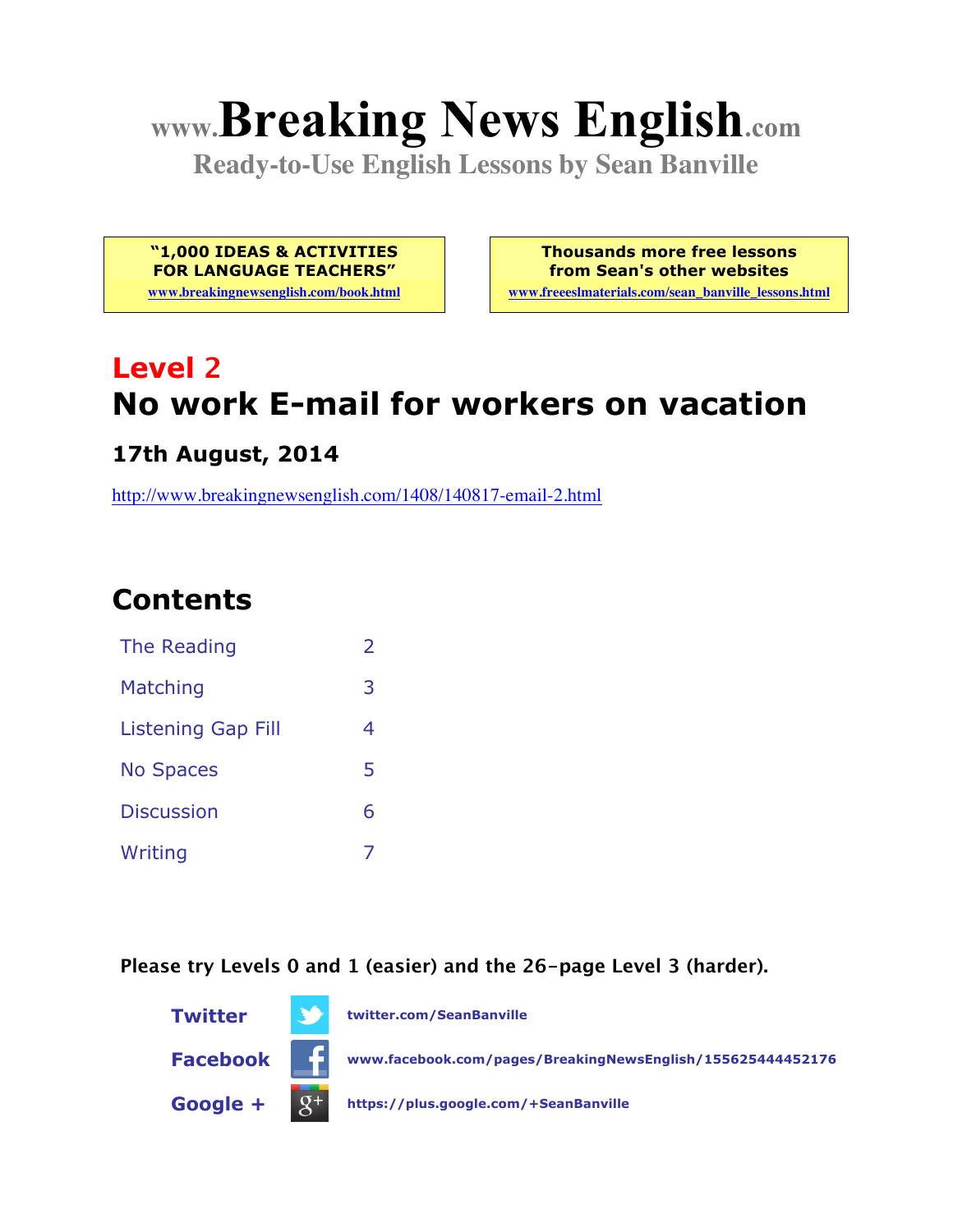# **THE READING**

From http://www.breakingnewsenglish.com/1408/140817-email-2.html

It is now more difficult for workers to switch off from work. Many workers answer or write e-mails going to and from work, at lunchtime and at home. A lot of people check their work email on vacation to other countries. This is changing for workers of the German carmaker Daimler. They can choose to not receive e-mail when they are on holiday. Employees will be able to relax on the beach and not answer problems in their inbox. They can auto-delete all work e-mail while on vacation. Daimler says it wants workers to enjoy family time or "me time" while on vacation.

A Daimler spokesman told reporters that staff worked better when they returned from holiday feeling refreshed. He said staff should return feeling refreshed and motivated. A human resources officer said: "Our employees should relax on holiday and not read work-related emails." The Daimler 'Mail on Holiday' system sends a reply that says: "Your e-mails will be deleted….If you want me to read this e-mail personally…send me the information [next week]." Not everyone thinks this is a good idea. Customers may not like writing again later. Companies could lose business.

Sources: http://www.**marketplace**.org/topics/business/daimler-and-disappearing-emails http://www.**techrepublic**.com/article/the-digital-fightback-the-struggle-to-stop-work-taking-overour-lives/ http://www.**theatlantic**.com/business/archive/2014/08/daimlers-german-employees-can-setemails-to-auto-delete-during-vacation/376068/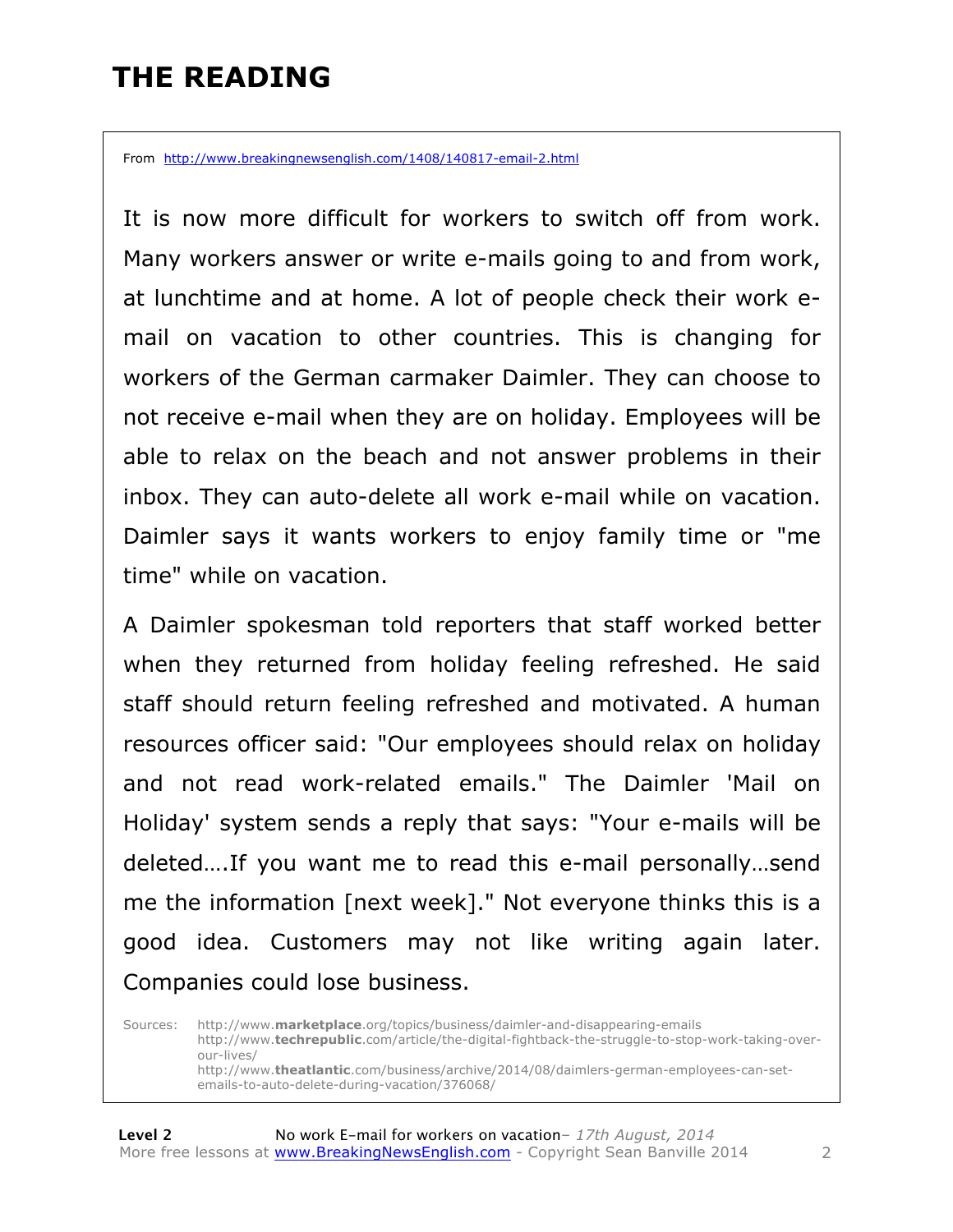# **MATCHING**

From http://www.breakingnewsenglish.com/1408/140817-email-2.html

#### **PARAGRAPH ONE:**

| 1. | difficult for workers to switch | a.             | receive e-mail  |
|----|---------------------------------|----------------|-----------------|
| 2  | going to and                    | b.             | all work e-mail |
| 3. | check their work e-mail         | $\mathsf{C}$ . | on the beach    |
| 4. | They can choose to not          | d.             | off from work   |
| 5. | relax                           | e.             | family time     |
| 6. | They can auto-delete            | f.             | on vacation     |
| 7. | it wants workers to enjoy       | g.             | time            |
| 8. | me                              | h.             | from work       |

#### **PARAGRAPH TWO:**

| 1.          | staff worked better when they  | a. | and motivated          |
|-------------|--------------------------------|----|------------------------|
| $2^{\circ}$ | return feeling refreshed       | b. | this e-mail personally |
| 3.          | human                          | c. | again later            |
| 4.          | work-                          | d. | returned from holiday  |
| 5.          | If you want me to read         | e. | business               |
| 6.          | Not everyone thinks            | f. | resources              |
| 7.          | Customers may not like writing | q. | related emails         |
| 8.          | Companies could lose           | h. | this is a good idea    |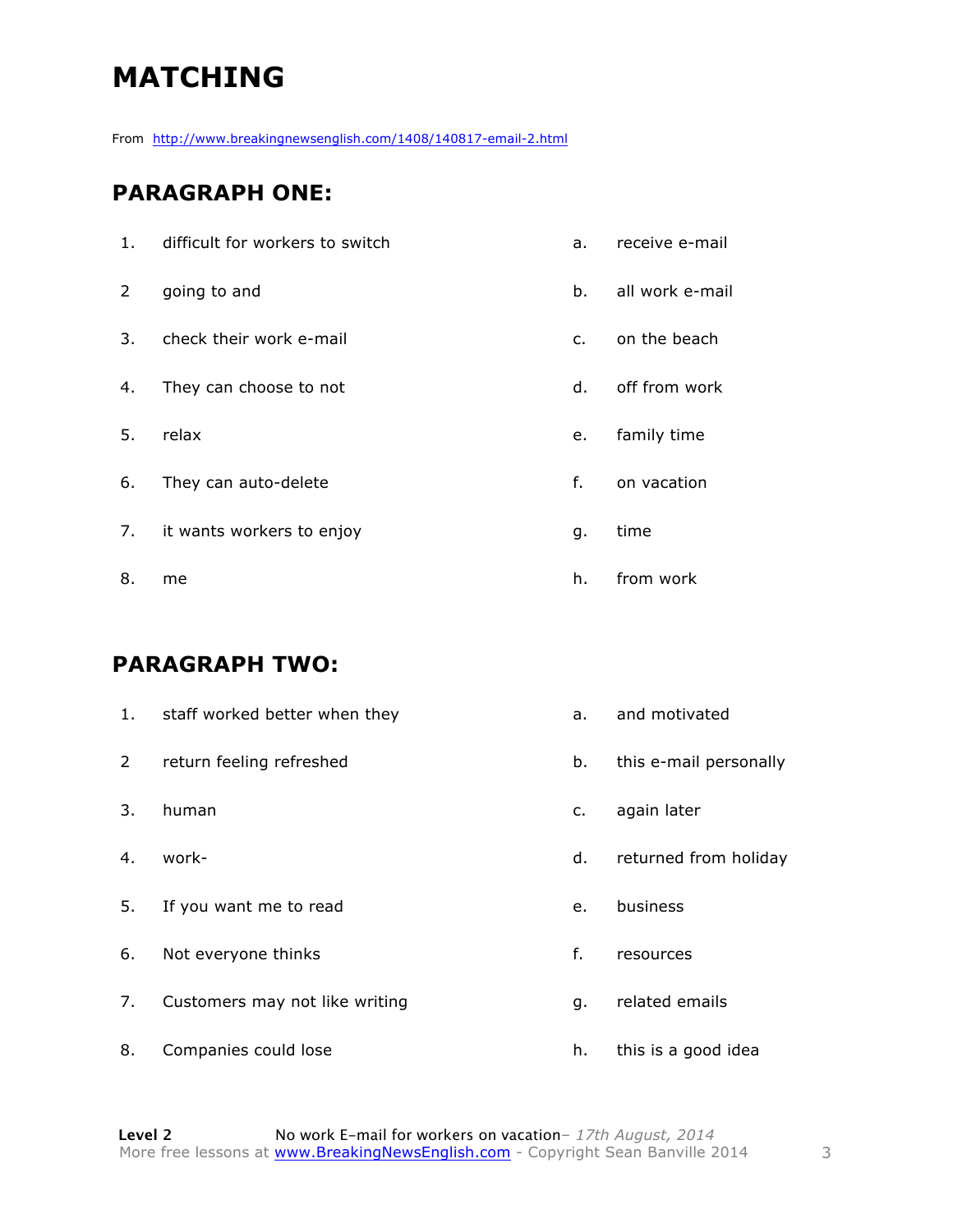# **LISTEN AND FILL IN THE GAPS**

From http://www.breakingnewsenglish.com/1408/140817-email-2.html

| work. Many workers answer or write e-mails going to and from                  |  |  |  |
|-------------------------------------------------------------------------------|--|--|--|
| work, at lunchtime and at home. A lot of people                               |  |  |  |
|                                                                               |  |  |  |
| (3) ___________________________ workers of the German carmaker                |  |  |  |
| Daimler. They can (4) __________________________________ e-mail when they are |  |  |  |
| on holiday. Employees will be able to relax on the beach and not              |  |  |  |
| answer (5) _______________________. They can auto-delete all work             |  |  |  |
| e-mail while on vacation. Daimler says it wants                               |  |  |  |
|                                                                               |  |  |  |
| vacation.                                                                     |  |  |  |

A Daimler spokesman told reporters that (7) \_\_\_\_\_\_\_\_\_\_\_\_\_\_\_\_\_\_\_\_\_\_\_\_ when they returned from (8) The said staff should return feeling (9) \_\_\_\_\_\_\_\_\_\_\_\_\_\_\_\_\_\_\_. A human resources officer said: "Our employees should relax on holiday and not read (10) \_\_\_\_\_\_\_\_\_\_\_\_\_\_\_\_\_\_\_." The Daimler 'Mail on Holiday' system sends a reply that says: "Your e-mails (11) \_\_\_\_\_\_\_\_\_\_\_\_\_\_\_\_\_\_\_ ….If you want me to read this e-mail personally…send me the information [next week]." Not everyone thinks this is a good idea. Customers (12) \_\_\_\_\_\_\_\_\_\_\_\_\_\_\_\_\_\_\_ again later. Companies could lose business.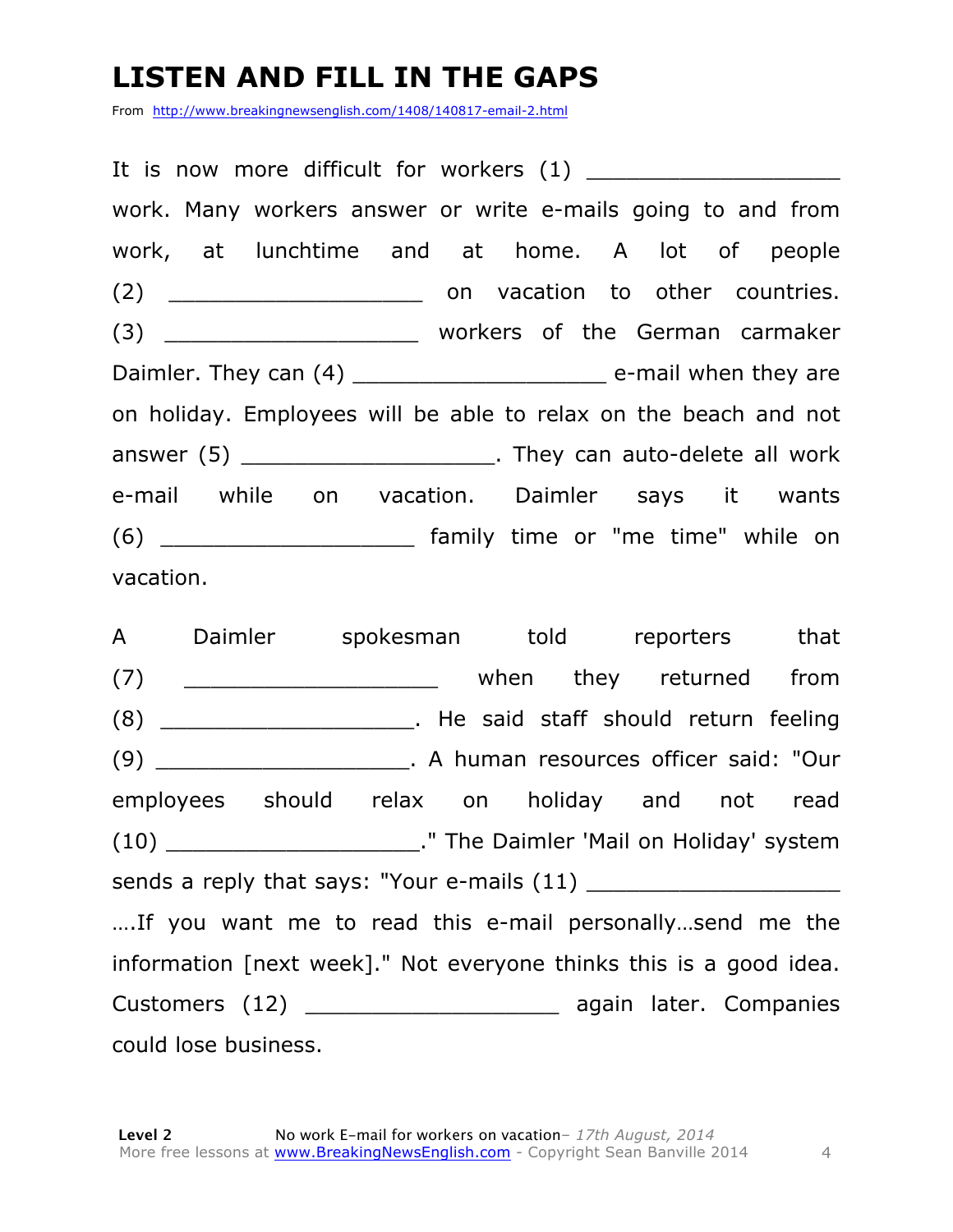# **PUT A SLASH ( / )WHERE THE SPACES ARE**

From http://www.breakingnewsenglish.com/1408/140817-email-2.html

Itisnowmoredifficultforworkerstoswitchofffromwork.Manyworker sanswerorwritee-mailsgoingtoandfromwork,atlunchtimeandath ome.Alotofpeoplechecktheirworke-mailonvacationtoothercountri es.ThisischangingforworkersoftheGermancarmakerDaimler.They canchoosetonotreceivee-mailwhentheyareonholiday.Employees willbeabletorelaxonthebeachandnotanswerproblemsintheirinbox. Theycanauto-deleteallworke-mailwhileonvacation.Daimlersays itwantsworkerstoenjoyfamilytimeor"metime"whileonvacation.AD aimlerspokesmantoldreportersthatstaffworkedbetterwhentheyre turnedfromholidayfeelingrefreshed.Hesaidstaffshouldreturnfeeli ngrefreshedandmotivated.Ahumanresourcesofficersaid:"Ouremp loyeesshouldrelaxonholidayandnotreadwork-relatedemails."Th eDaimler'MailonHoliday'systemsendsareplythatsays:"Youre-mail swillbedeleted….Ifyouwantmetoreadthise-mailpersonall y…sendmetheinformation[nextweek]."Noteveryonethinksthisisa goodidea.Customersmaynotlikewritingagainlater.Companiescoul dlosebusiness.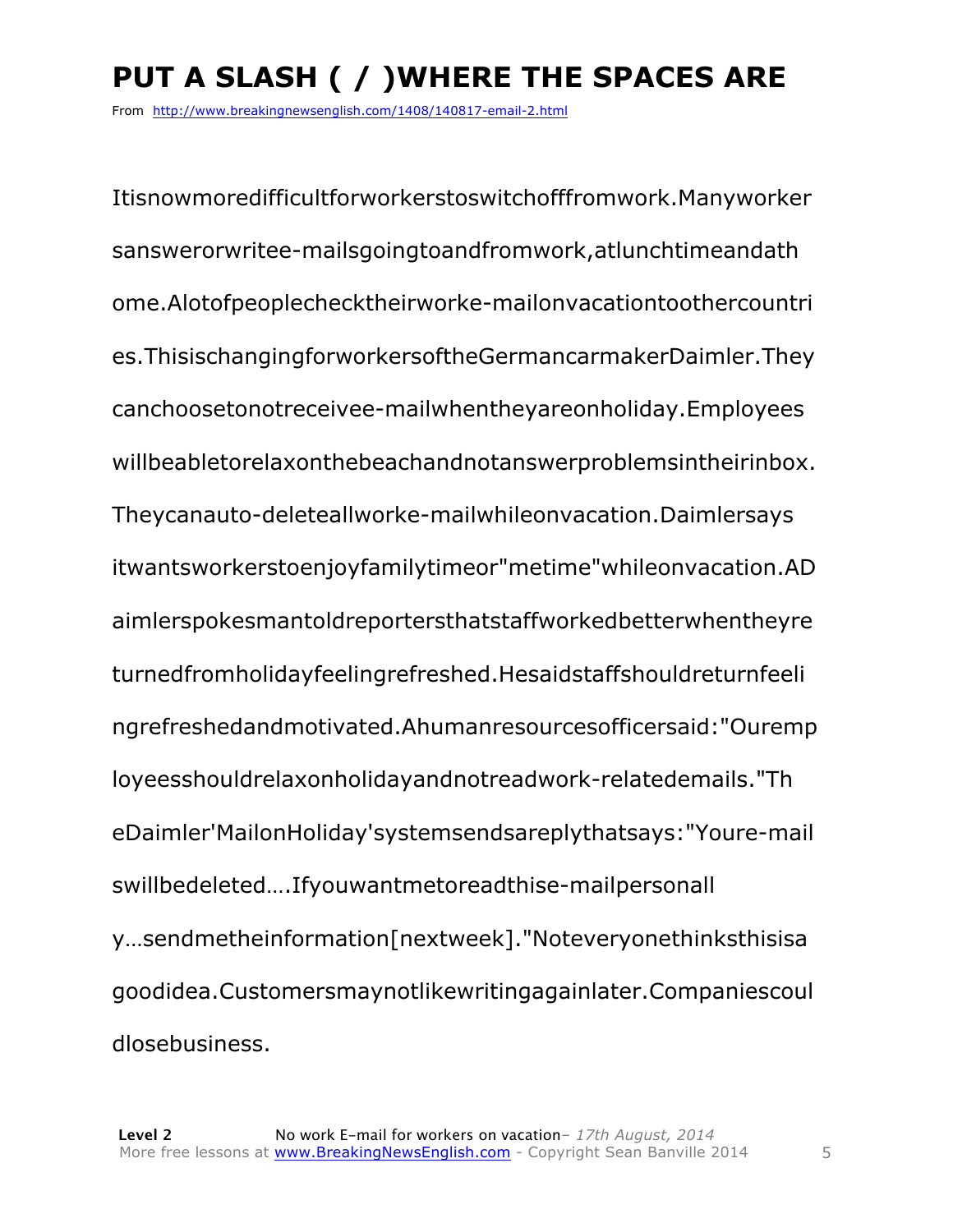### **WRITE QUESTIONS & ASK YOUR PARTNER(S)**

Student A: Do not show these to your speaking partner(s).

| a)            |  |  |
|---------------|--|--|
| b)            |  |  |
| $\mathsf{c})$ |  |  |
| d)            |  |  |
| e)            |  |  |
| f)            |  |  |
| g)            |  |  |
| h)            |  |  |
|               |  |  |

No work E-mail for workers on vacation - 17th August, 2014 More free lessons at www.BreakingNewsEnglish.com

# **WRITE QUESTIONS & ASK YOUR PARTNER(S)**

Student B: Do not show these to your speaking partner(s).